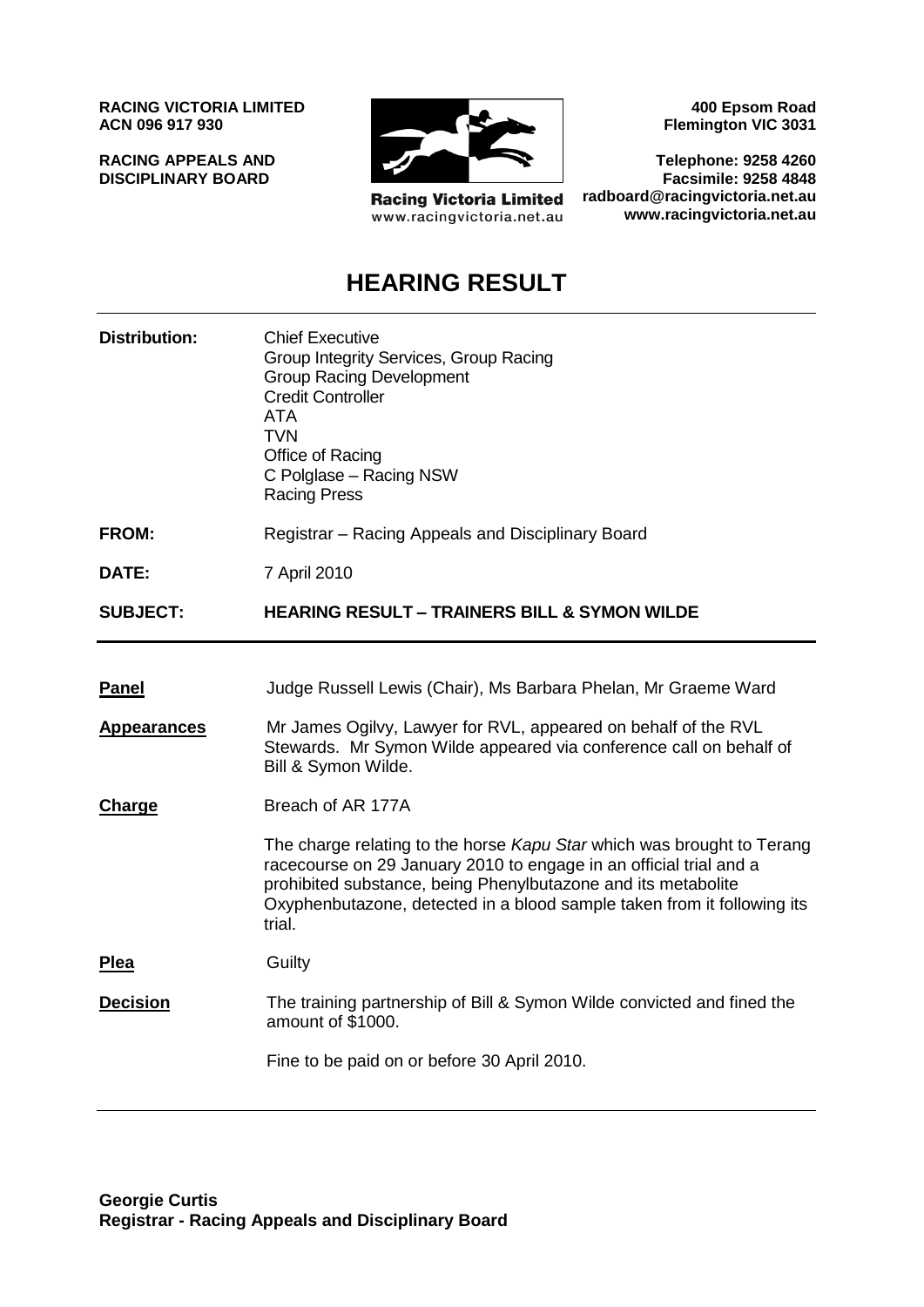# **TRANSCRIPT OF PROCEEDINGS**

## **RACING APPEALS AND DISCIPLINARY BOARD**

\_\_\_\_\_\_\_\_\_\_\_\_\_\_\_\_\_\_\_\_\_\_\_\_\_\_\_\_\_\_\_\_\_\_\_\_\_\_\_\_\_\_\_\_\_\_\_\_\_\_\_\_\_\_\_\_\_\_\_\_\_\_\_

## **HIS HONOUR JUDGE R.P.L. LEWIS, Chairman MS B. PHELAN MR G. WARD**

# **EXTRACT OF PROCEEDINGS**

## **DECISION**

## **TRAINERS: BILL and SYMON WILDE**

**MELBOURNE**

# **WEDNESDAY, 7 APRIL 2010**

MR J. OGILVY appeared on behalf of the Stewards

MR S. WILDE via telephone on his and Mr B. Wilde's behalf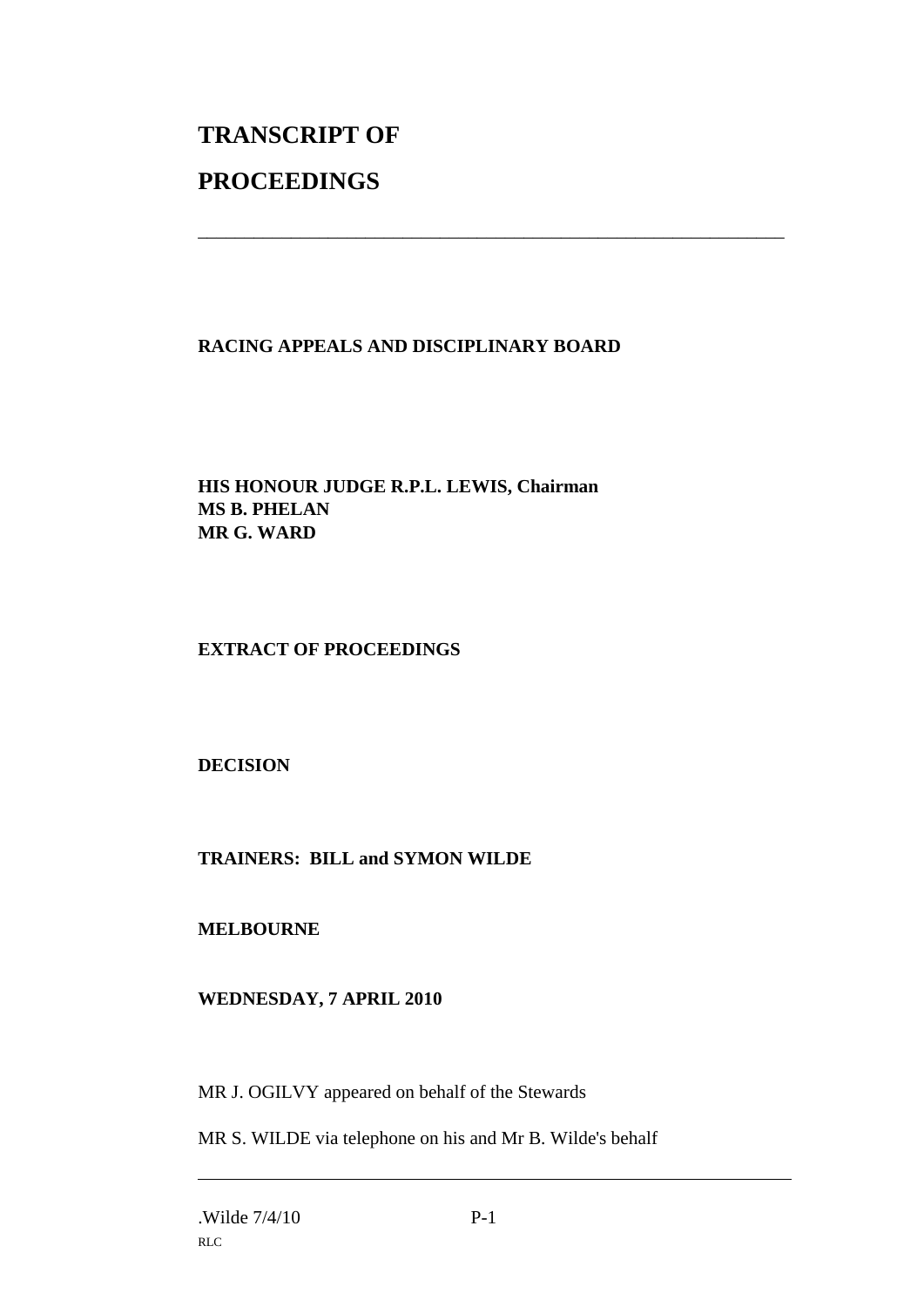CHAIRMAN: The Board is bound to have some regard to precedent and also in coming to any penalty, not to have the person penalised have a sense of grievance because he or she might be dealt with differently from someone else when the facts were very similar. So to that extent, the Board is of the view that it has no option but to fine the partnership, that is you and your father, the sum of \$1000. That will have to be paid by the end of April. Make sure it is, because if it is not, you and your father might find yourself on the Forfeit List which would not be very good.

The second thing I want to say is this: the Stewards are concerned about the rather slap-happy administration of bute and in particular you may be aware of a case in Western Australia a few years ago where Damien Oliver's brother was killed in a race accident. That was in relation to a two-year-old which had been given bute and it turned out that it had a problem which was masked by the bute and the resultant disaster occurred. That is a pretty sad state of affairs, as we know, and I can tell you this: that so far as the stewards are concerned, they will be urging the racing authorities to take a far more serious view of administration of bute before a race or a trial.

I just give you fair warning. You have not got any prior offences and that is to your credit, but perhaps you could spread the word around Warrnambool, if you are talking to other trainers, that if there is a bute incident again pre-race or pre-trial, they may find that they will be dealt with a lot more harshly than otherwise. I pass that on because the Stewards are quite concerned about the whole issue.